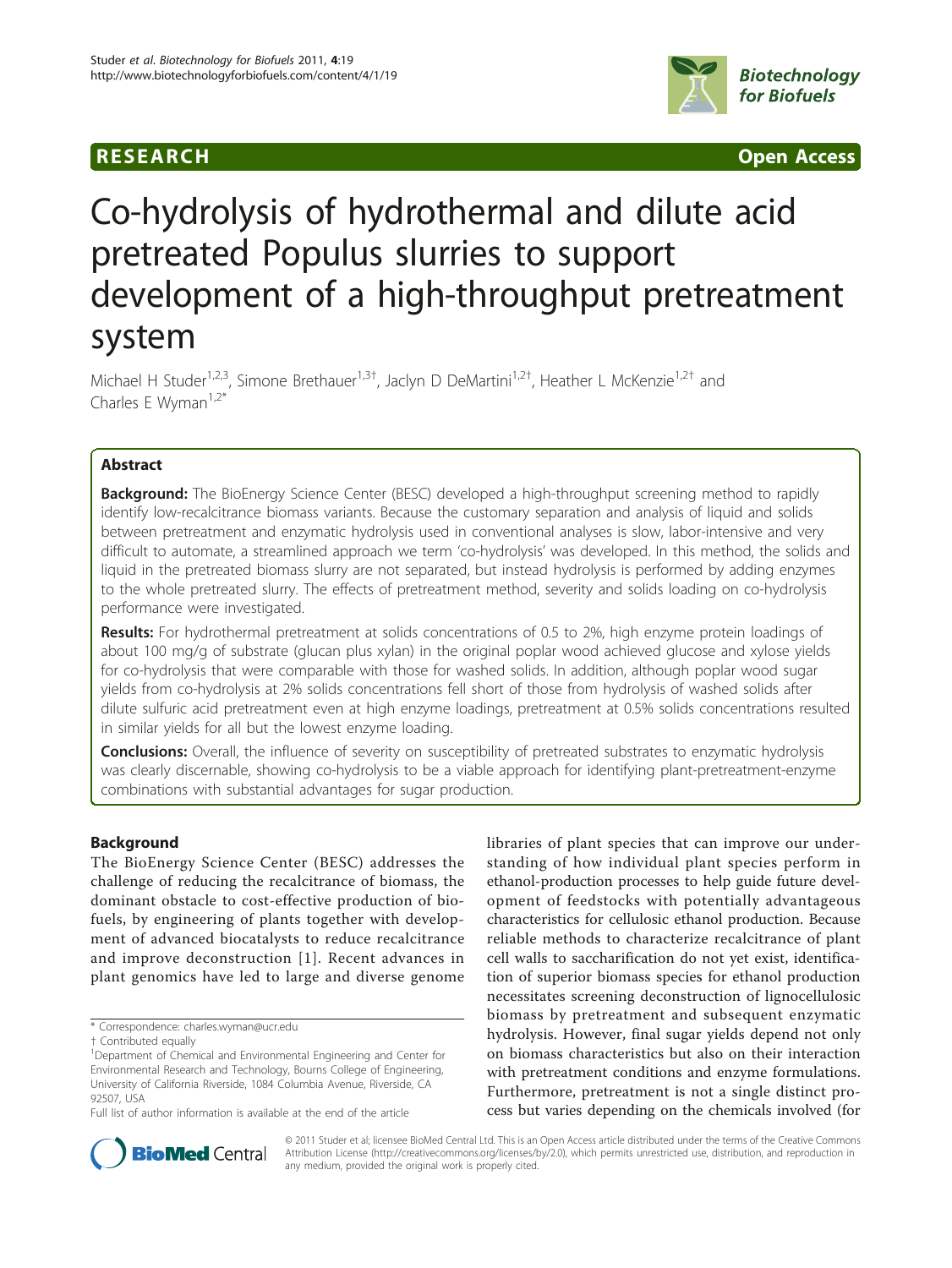example, sulfuric acid, ammonia) and the severity used (that is, the combination of pretreatment temperature, reaction time and concentration of chemical). Because different pretreatment methods typically result in different release patterns of compounds that can vary with biomass type, different enzyme formulations and amounts of enzymes must be tested in order to find the lowest cost combinations. To discover the best combinations of biomass types, pretreatment conditions and enzyme formulations, a process is needed that can be used in a high-throughput (HT) device and that is capable of pretreating and enzymatically hydrolyzing large numbers of biomass samples in a semi-automated and cost-effective way.

Conventional laboratory pretreatment, carried out in tubes, mixed reactors or steam guns, with subsequent enzymatic hydrolysis, requires larger amounts of biomass materials than may be available without sacrificing the plants when screening large numbers of biomass candidates. After pretreatment, the solids are separated from the liquid phase and washed, then subjected to enzymatic hydrolysis [\[2](#page-9-0)]. The composition of the solids (dry matter and glucan, xylan, mannan, arabinan and galactan) is then determined, and hydrolytic enzymes are added, based on the carbohydrate analysis of the pretreated solids. The wet solids are weighed and transferred to small Erlenmeyer flasks (125 ml), in which the enzymatic hydrolysis is typically performed at a 1% w/w glucan loading. This manual process, with its many complex and time-consuming steps, is very difficult to translate into an automated HT process that lends itself to screening multiple combinations of biomass materials and enzymes using small quantities of these ingredients. It also does not simulate the most attractive commercial operations, for which it is preferable to avoid separation of solids from liquids, in order to reduce capital costs and opportunities for contamination. Therefore, development of screening tools for HT pretreatment and enzymatic hydrolysis to identify biomass variants with reduced recalcitrance has recently attracted interest [[3-5](#page-9-0)].

Against this background, we streamlined the pretreatment and enzymatic hydrolysis operations from the large number of conventional steps to a simplified HT process (Figure 1A). In the first step, dry and milled biomass was weighed into each well of custom-made 96 well plates, followed by adding known amounts of water and/or chemicals (for example, sulfuric acid), to each well. The plates were then sealed and heated with condensing steam to the desired pretreatment temperature. We omitted the solid/liquid separation and solids washing steps; instead, the slurry was neutralized using a solution of NaOH, and enzymes were added to the entire pretreated slurry for hydrolysis (Figure 1B), in an



A

HT approach

HT approach

B



approach we term 'co-hydrolysis'. Enzyme loadings were based on the composition (that is, carbohydrate content) of the raw biomass, thus circumventing the necessity for analyzing the pretreated biomass. The custom-made well plate, its mode of operation and its operational reliability have been described previously [\[5](#page-9-0)].

In this paper, we discuss the results of the co-hydrolysis process performed with standard laboratory-scale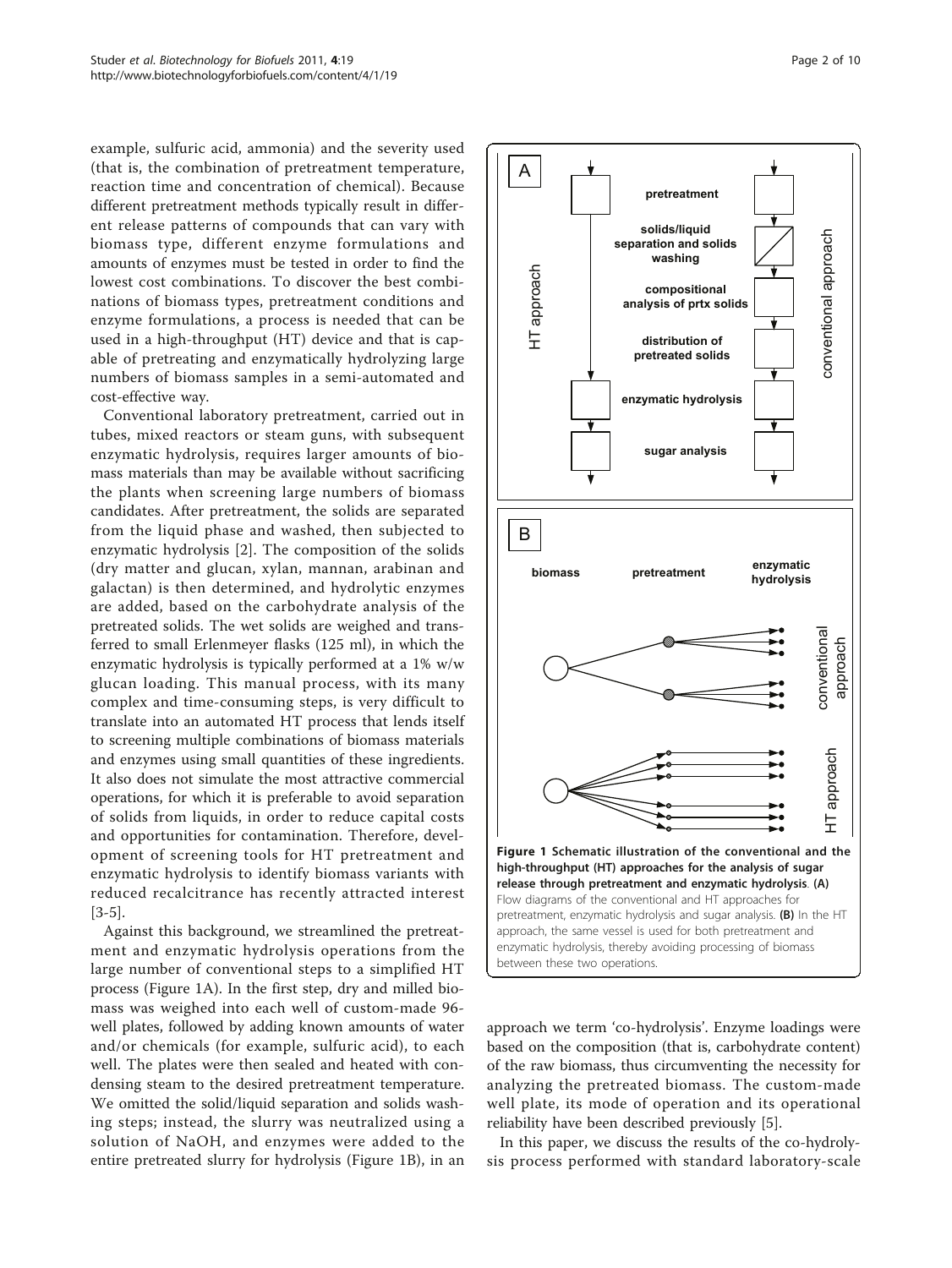<span id="page-2-0"></span>equipment to test whether this unit operation, which underlies all currently discussed HT pretreatment and enzymatic hydrolysis approaches, provides a reasonably accurate measure of advantageous combinations of biomass materials and enzyme formulations. To establish how the performance of co-hydrolysis compares to that for conventional pretreatment, solid-liquid separation, washing of the solids and enzymatic hydrolysis of the washed solids, which we will refer to as 'separate pretreatment and enzymatic hydrolysis' (SPEH), we evaluated sugar release from pretreated biomass for both cohydrolysis and conventional SPEH approaches using larger standard reactors for each.

To date, systematic investigations of co-hydrolysis, studying the effects of different pretreatment methods and severities, solids concentrations, enzyme dosages, and washing of the pretreated solids on the performance of enzymatic hydrolysis, have been scarce. Researchers have individually investigated the effect of higher solids loadings for non-detoxified pretreated wheat straw at a single enzyme loading [\[6](#page-9-0),[7\]](#page-9-0), the effect of washing pretreated solids [[8\]](#page-9-0), and the effect of increasing enzyme dosage in comparing washed-solids versus whole-slurry hydrolysis for only one type of solids and enzyme loading [\[9\]](#page-9-0). In this paper, we report the combined effects of pretreatment method, severity, enzyme loadings and solids loading on co-hydrolysis performance and its comparison to conventional approaches.

# Results

To test the feasibility of the co-hydrolysis concept as a key feature for HT applications, we compared total sugar yields from separate pretreatment and enzymatic hydrolysis (SPEH) of washed solids with those from co-

Table 1 Tested pretreatment conditions<sup>8</sup>

hydrolysis for several pretreatment and enzymatic hydrolysis conditions. Dilute acid and hydrothermal pretreatments were each performed at two severities with solid substrate loadings as indicated in Table 1. The pretreated material was enzymatically hydrolyzed with cellulase loadings of 15 to 105 mg enzyme protein per gram of substrate (glucan plus xylan) in the raw material, and supplemented with xylanase protein loadings ranging from 5 to 35 mg/g.

## Hydrothermal pretreatment

BESC standard poplar was pretreated with water alone at 180°C for 17.6 min and 44.1 min, corresponding to  $\log R_0$  severities of 3.6 and 4.0, respectively, with solid loadings of 0.5, 1.0 and 2.0%. Sugar yields from cohydrolysis were then compared with those from SPEH. Results for the less severe pretreatment conditions are depicted in the left half of the figures (Figure [2](#page-3-0), Figure [3,](#page-3-0) Figure [4\)](#page-4-0), and those from the more optimal pretreatment conditions at higher severity are shown on the right. For each enzyme loading tested, two stacked bars are shown, with the hatched bars on the left representing glucose and xylose yields from the pretreatment and enzymatic hydrolysis steps for SPEH, and the bars on the right representing the combined total sugar yield from co-hydrolysis.

For 0.5% solids (Figure [2\)](#page-3-0), 77% of the xylose was released by pretreatment at log  $R_0$  3.6 and 85% for log  $R_0$  4.0, whereas only about 3% of the total glucose was released at either pretreatment condition, leaving most of the glucose to be digested by the enzymatic hydrolysis. Xylose yields from the enzyme action in the cohydrolysis method increased with increasing enzyme loading: 12% and 9% of the xylose was released at the

| Pretreatment         |          |           | Solids load, % w/w | Severity                |
|----------------------|----------|-----------|--------------------|-------------------------|
| Method               | Temp, °C | Time, min |                    |                         |
| Water only           | 180      | 17.6      | 0.5                | Log $R_0 = 3.6^{\rm b}$ |
| Water only           | 180      | 44.1      | 0.5                | Log $R_0$ = 4.0         |
| Water only           | 180      | 17.6      | 1.0                | Log $R_0 = 3.6$         |
| Water only           | 180      | 44.1      | 1.0                | Log $R_0 = 4.0$         |
| Water only           | 180      | 17.6      | 2.0                | Log $R_0 = 3.6$         |
| Water only           | 180      | 44.1      | 2.0                | Log $R_0$ = 4.0         |
| Sulfuric acid 1% w/w | 140      | 10.3      | 0.5                | Log $CS = 1.5^c$        |
| Sulfuric acid 1% w/w | 140      | 20.5      | 0.5                | Log $CS = 1.8$          |
| Sulfuric acid 1% w/w | 140      | 10.3      | 2.0                | Log $CS = 1.5$          |
| Sulfuric acid 1% w/w | 140      | 20.5      | 2.0                | Log $CS = 1.8$          |
| Sulfuric acid 2% w/w | 140      | 5.1       | 2.0                | Log $CS = 1.5$          |
| Sulfuric acid 2% w/w | 140      | 10.3      | 2.0                | Log $CS = 1.8$          |

<sup>a</sup>Pretreatment conditions used to compare co-hydrolysis to the conventional characterization method.

 $^{\text{b}}R_0$  = *t* ·  $\exp{\left(T - 100 \right)_{14.75}}$  where t denotes time in minutes and T temperature in °C.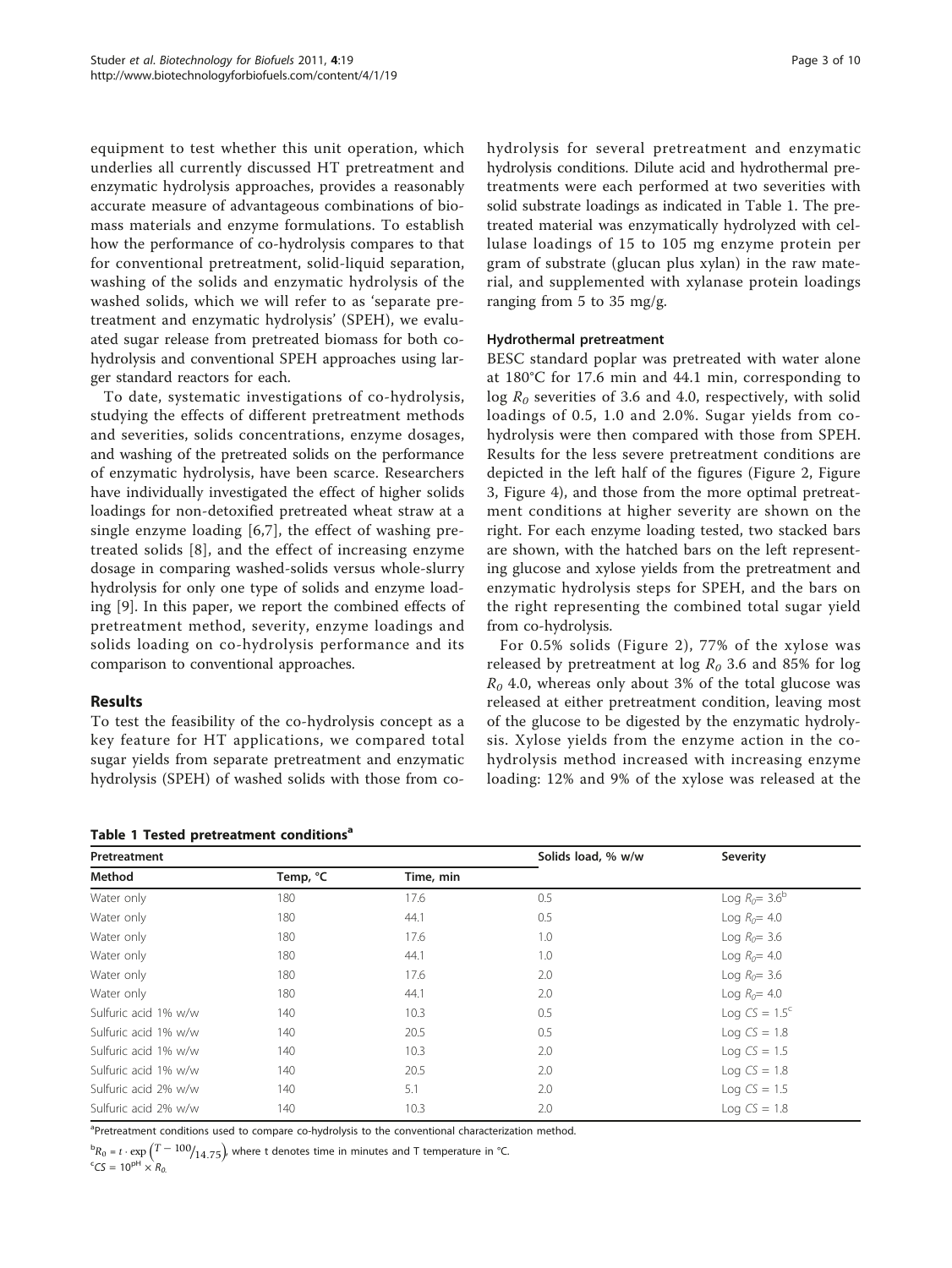<span id="page-3-0"></span>

highest enzyme loading of 105 + 35 mg/g for both pretreatment severities of log  $R_0$  3.6 and 4.0, respectively, showing that the enzymes released xylose during cohydrolysis. However, xylose yields from enzymatic hydrolysis in the SPEH method increased with increasing enzyme loadings, from 15% and 13% at the lowest enzyme loading for log  $R_0$  3.6 and log  $R_0$  4.0, respectively, to 24% and 18%, respectively, at the highest enzyme loading. Furthermore, for the lowest enzyme loading (independent of pretreatment severity and solids loading), total xylose yields from co-hydrolysis were lower than those from the pretreatment step alone (before enzymatic hydrolysis) in SPEH (Figure 2, Figure 3, Figure [4\)](#page-4-0). However, with the exception of the 45 + 15 mg/g enzyme loading for the 1% solids pretreatment at  $log R_0$  4.0 (Figure 3), total xylose yields from co-hydrolysis were larger for all other conditions than those from pretreatment alone in SPEH, reaching an increase of 8% and 11% at the highest enzyme loading for the severities of 3.6 and 4.0, respectively, for all solid concentrations.



Glucose yields for co-hydrolysis at 0.5% solids (Figure 2) increased threefold, from 20% at the lowest enzyme loading to 57% at the highest enzyme loading for the lower severity pretreatment, and for the higher severity pretreament, they increased from 28% to 72% for the low and high enzyme loadings, respectively. For SPEH, glucose yields also increased, from 31% to 67%, and from 47% to 77% for the lower and higher severity conditions, respectively.

For both pretreatment severities, total sugar yields from co-hydrolysis and SPEH increased with increasing enzyme loadings until they levelled off at about 70% and 80% for co-hydrolysis and SPEH, respectively, at enzyme loadings of  $> 75 + 15$  mg/g. In spite of the rather high enzyme loadings, corresponding to about 70 FPU/g original glucan in the unpretreated material, the effect of different pretreatment severities was clearly distinguishable, as sugar yields from co-hydrolysis were consistently higher at higher severity and more favourable pretreatment conditions.

The effect of higher solids concentrations of up to 2% was tested for water pretreatment followed by co-hydrolysis (Figure 3, Figure [4\)](#page-4-0). The results for 0.5%, 1% and 2% solids loading were comparable, showing the same sugar yield patterns from pretreatment and enzymatic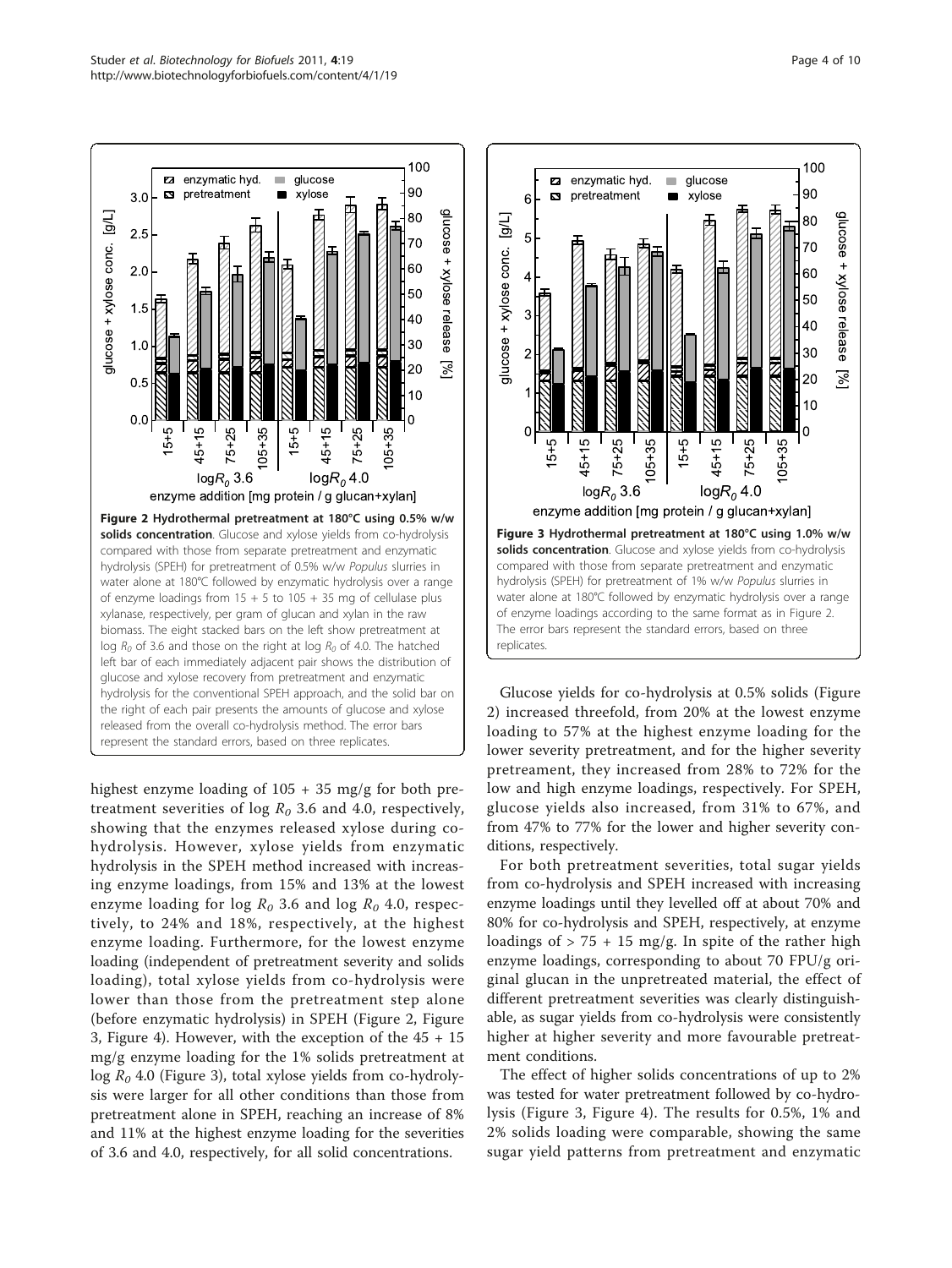<span id="page-4-0"></span>

hydrolysis for both pretreatment severities. Furthermore, with increasing solids loading, the ratio of xylose release by enzyme action from SPEH to that from co-hydrolysis decreased for the highest enzyme dosage from a factor of 2 for 0.5% solids to 1.5 for 2% solids for both pretreatment severities, whereas the same ratio for glucose remained constant at 1.05 for all severities and solids concentrations. The ratio of glucose plus xylose yields from co-hydrolysis to those from SPEH increased to almost 1 at an enzyme loading of  $105 + 35$  mg/g, showing that higher enzyme doses could largely overcome whatever inhibitors were reducing enzyme action at lower doses (Figure 5). Furthermore, the ratios decreased with decreasing solids concentrations. For 0.5% solids, the ratios were lower at the lower pretreatment severity, whereas for 1% and 2% solids, the ratios at the lower pretreatment severity were always higher.

#### Dilute acid pretreatment

Initially, 2% slurries of BESC standard poplar were pretreated at 140°C for combined severities of log CS 1.5 and 1.8 followed by enzymatic hydrolysis. Sulfuric acid concentrations of 1% and 2% were applied to test whether enzyme performance in co-hydrolysis dropped with increases in loadings of acid and of neutralization salts. For 1% sulfuric acid, pretreatment released 89%



and 95% of the xylose for the lower and higher severity conditions, respectively (Figure [6\)](#page-5-0). Applying 2% sulfuric acid increased xylose yields from 90% to nearly 100% during pretreatment for the lower and higher severity pretreatment conditions, respectively (Figure [7](#page-5-0)). Glucose yields from pretreatment alone were low, but increased slightly with severity, from 3% to 5% with 1% sulfuric acid and from 4% to 6% with 2% acid.

For co-hydrolysis following pretreatment with 1% sulfuric acid, adding more enzyme increased xylose yields from essentially 0% to 6% for materials pretreated at log CS 1.5, and from 0% to 8% for materials pretreated at log CS 1.8. For 2% acid, increasing amounts of enzyme for co-hydrolysis increased xylose yields from near 0% to 3% for materials pretreated at log CS 1.5, but had little effect on materials pretreated at higher severity. Adding more enzyme also enhanced xylose release from SPEH, reaching a total xylose yield of essentially 100% for both pretreatment severities and acid concentrations at the higher doses.

For the lower severity pretreatment with 1% acid, increasing overall enzyme loading increased glucose yield after co-hydrolysis from 12% to 35%, versus a corresponding change in glucose yield from 15% to 36% for SPEH. For higher severity pretreatment with 1% acid, increasing enzyme loading increased glucose yield from 11% to 46% for co-hydrolysis, and from 17 to 52% for SPEH. For the 2% sulfuric acid pretreatment, adding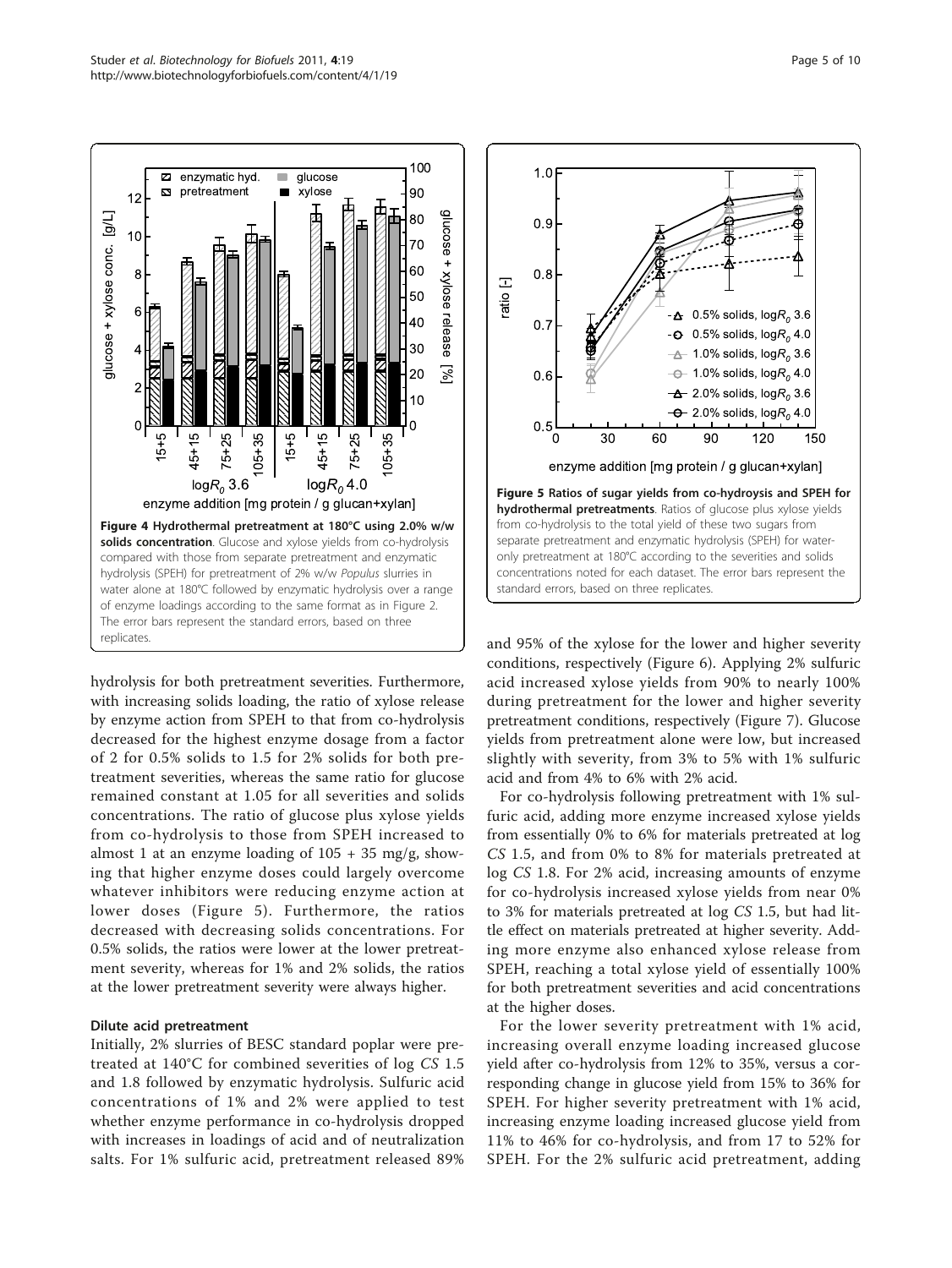<span id="page-5-0"></span>

more enzyme increased glucose yields for co-hydrolysis from 8% to 29% for the material pretreated at lower severity, and from 6% to 42% for material pretreated at higher severity, versus corresponding increases from 14% to 35% and 15% to 54% for SPEH.

For both pretreatment severities and both acid concentrations, the yields of glucose plus xylose from SPEH increased rapidly with increasing enzyme loadings and changed little between the two highest enzyme loadings (Figure 6, Figure 7), whereas for co-hydrolysis, the yields continued to increase slightly even at high enzyme doses, and in addition, they were somewhat lower than the corresponding yields from SPEH even at very high enzyme loadings. Nonetheless, the trend for increasing yields with increasing severity and enzyme loadings was evident for both co-hydrolysis and the classic SPEH method.

For low-severity pretreatment with 1% sulfuric acid, there was no clear trend in the relationship of the ratios of the total sugar yields from co-hydrolysis to those from SPEH with increasing enzyme loading, with the ratio being held fairly constant at around 0.9 (Figure 8).





dilute acid pretreatments. Ratios of glucose plus xylose yields from co-hydrolysis to the total yield of these two sugars from SPEH for water-only pretreatment at 140°C of 2% w/w Populus slurries according to the severities and acid concentrations noted for each dataset. The error bars represent the standard errors, based on three replicates.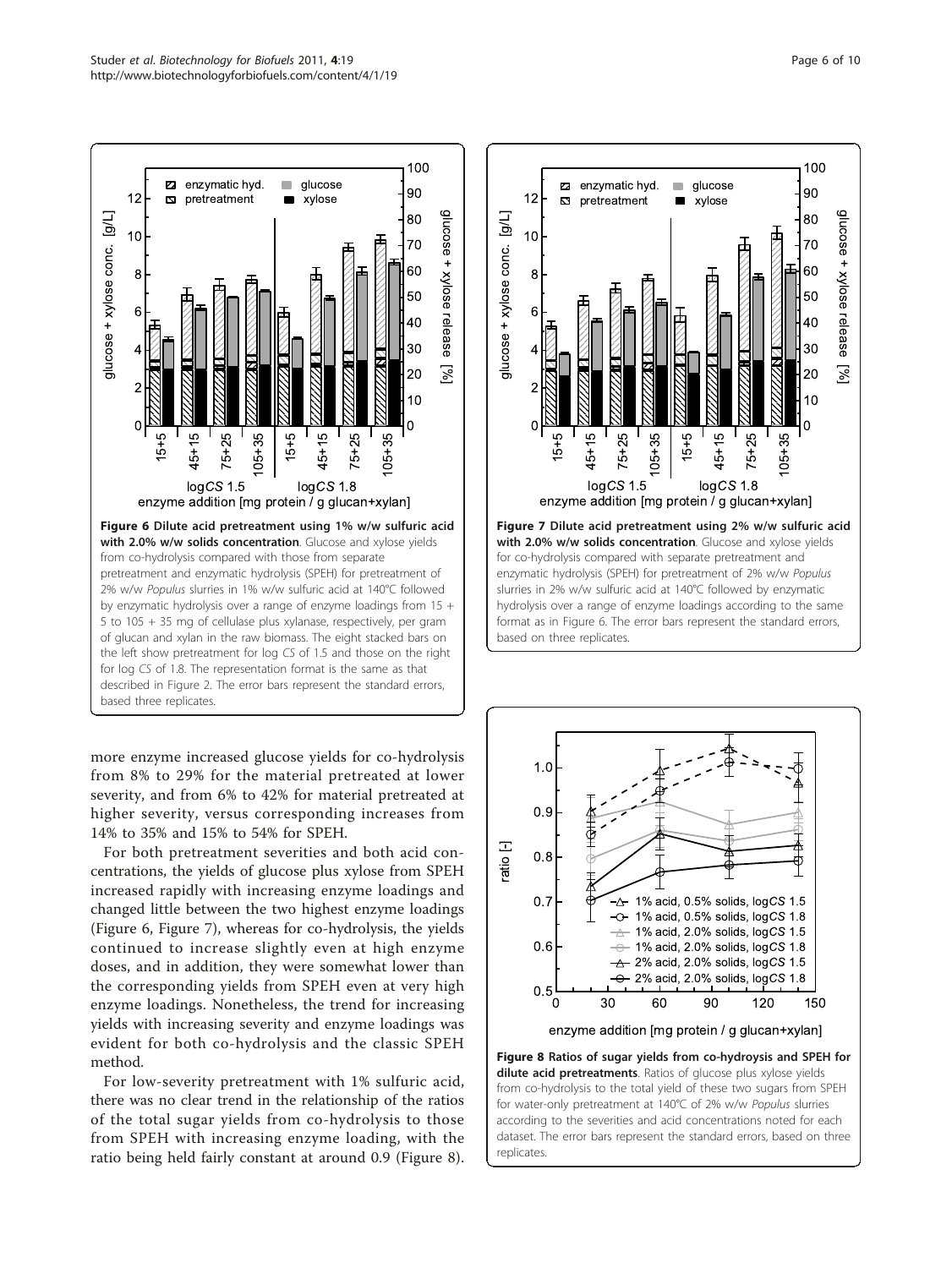However, for the high-severity condition with 1% acid and for both pretreatment severities with 2% acid, the ratio of the yields increased more noticeably with increasing enzyme loading. In addition, the ratios decreased with increasing pretreatment severity and acid concentration. Overall, differences between the total sugar yields from co-hydrolysis and those from SPEH were more pronounced at the higher severity pretreatments and higher acid concentrations.

Because of the high inhibition seen with dilute acid co-hydrolysis compared with SPEH, we also conducted experiments with 0.5% solids concentrations and 1% sulfuric acid. The differences between co-hydrolysis and SPEH were reduced considerably, and only became appreciable at the lowest enzyme loading (Figure [8,](#page-5-0) Figure 9).

# **Discussion**

The prerequisite for successful screening of biomass types for reduced recalcitrance is the transferability of results obtained by co-hydrolysis to results from SPEH. We therefore compared the sugar release from poplar wood between co-hydrolysis and SPEH as a function of solids concentration and enzyme loading for two different pretreatments at each of two severities.



#### Hydrothermal pretreatment

At a single pretreatment condition, any differences in total sugar yield between co-hydrolysis and pretreatment coupled with washed solids hydrolysis (SPEH) could only result from differences in yields from enzymatic hydrolysis, and consequently, total yields from co-hydrolysis would be expected to be no lower than those from pretreatment alone. However, at the lowest enzyme loading, the total xylose yields from co-hydrolysis were lower than those from pretreatment alone before the hydrolysis of the washed-solids in SPEH, whereas at the highest enzyme loading, the total xylose yields from cohydrolysis were lower than those from pretreatment alone before SPEH. Because a large fraction of the xylose in solution after pretreatment is oligomeric after water-only pretreatment, post-hydrolysis was used to measure the solubilized fraction [[10\]](#page-9-0); however, this method is subject to some errors that might overcompensate for degradation during post-hydrolysis [[11\]](#page-9-0). In addition, low amounts of xylanase seemed to be unable to hydrolyze all oligomers to monomers during cohydrolysis, reducing the amount of xylose detected by HPLC. Further work is needed to understand the cause of these differences in xylose yields, as they could account for some portion of the higher xylose yields from the SPEH procedure.

Less than 4% of the glucan was solubilized during pretreatment for the hydrothermal conditions tested, leaving most of it requiring release during enzymatic hydrolysis. For co-hydrolysis, yields at the highest enzyme loading were 3 times higher than those at the lowest, whereas for SPEH, they were only 1.5 times higher. Furthermore, glucose release was 50% lower from co-hydrolysis at low enzyme loadings than from SPEH. However, higher enzyme loadings almost completely overcame the difference in glucan yields between co-hydrolysis and SPEH, indicating strong enzyme inhibition. Ratios of glucose plus xylose yields for co-hydrolysis to those from SPEH showed lower inhibition for lower-severity pretreatment. Interestingly, the ratios were always higher for higher solids concentrations, possibly because release of inhibitors did not increase with solids loadings over the range studied, whereas the total mass of added enzyme increased with increasing solids concentrations. Studies of inhibition of enzymatic hydrolysis are scarce, but possible inhibitors produced from water-only pretreatment include sugar-degradation products such as 5-hydroxymethylfurfural and furfural, or soluble products such as acetic acid released from biomass [[12\]](#page-9-0), lignin-degradation products [\[13,14](#page-9-0)], and glucose and xylose oligomers [\[15\]](#page-9-0). Thus, although the causes for the observed differences in glucose yield between co-hydrolysis and SPEH merit further investigation, the yield trends for both approaches clearly showed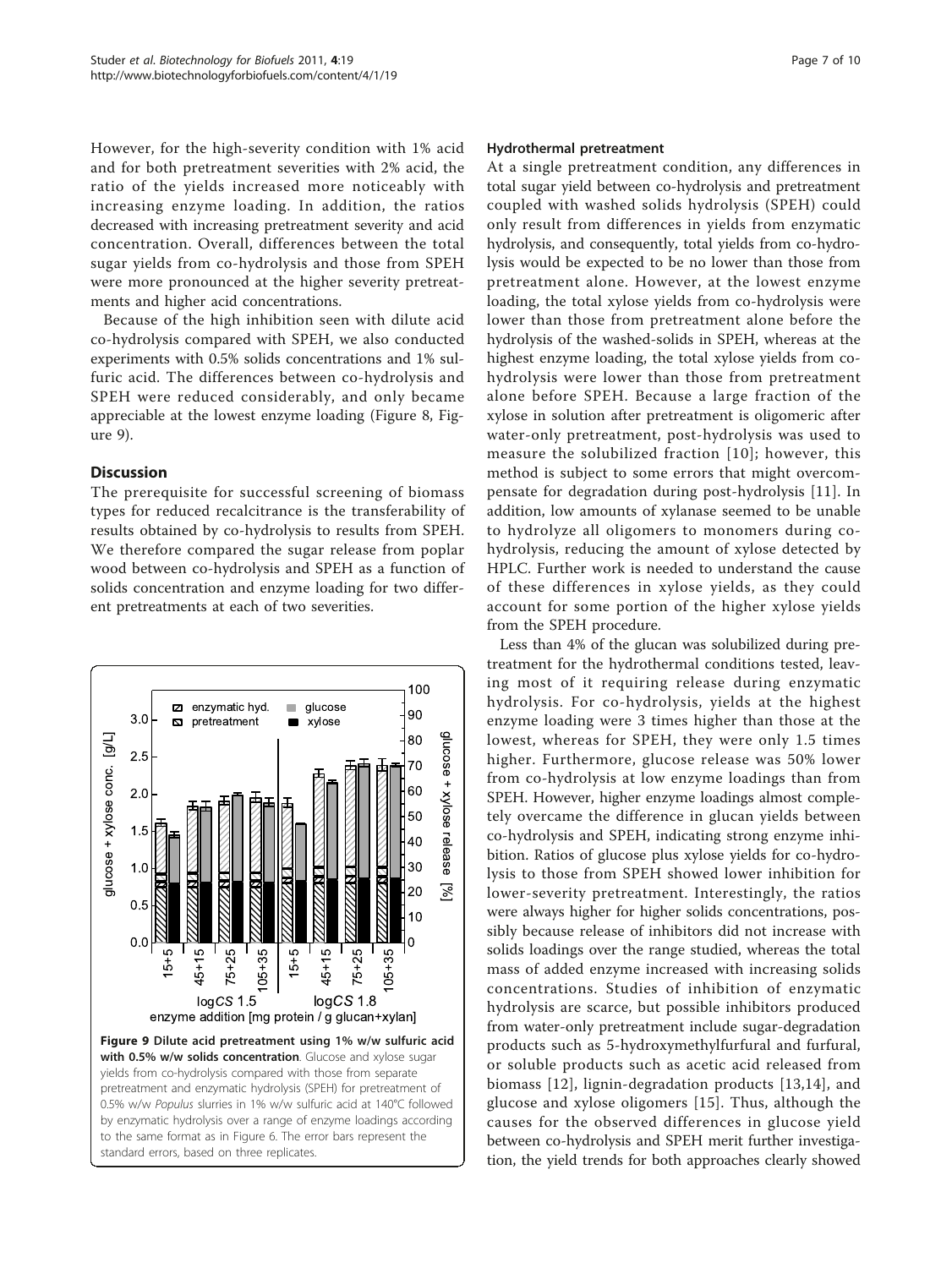the effect of pretreatment severity and enzyme loadings on sugar release.

## Dilute acid pretreatment

Dilute sulfuric acid pretreatment solubilized almost all of the xylan, and 2% acid further increased xylose yields, even though the severity remained constant. Glucose release increased slightly with higher-severity pretreatment, and 2% sulfuric acid released slightly more glucose than did 1% acid. Dilute acid gave a maximum glucose yield from pretreatment of 6% for the time span covered, twice the value of that from hydrothermal pretreatment.

For the conditions tested here, glucose yields from enzymatic hydrolysis of washed poplar solids after dilute acid pretreatment were generally lower than for washed solids after hydrothermal pretreatment. However, as with hydrothermal pretreatment, higher enzyme loadings and higher pretreatment severity increased sugar yields for dilute acid pretreatments under both hydrolysis regimens. Because lower enzyme loadings did not show this trend for co-hydrolysis, enzyme loadings of  $> 75 + 25$  mg/g were needed to obtain identical glucose yield trends from both methods at 2% solids concentrations. However, reducing the solids concentrations to 0.5% resulted in similar yields for co-hydrolysis and SPEH for all but the lowest enzyme loading of  $15 + 5$  mg protein per gram glucan plus xylan. Furthermore, yield differences resulting from pretreatment severity were still discernable at this lower loading.

Yields were highest for 2% sulfuric acid-pretreated materials for the enzymatic hydrolysis of washed solids but were highest for 1% acid-pretreated materials for the co-hydrolysis runs. This finding suggests that salt loadings from acid neutralization, compounds released from biomass by pretreatment, or compounds formed during pretreatment increased with acid concentration. It is notable that glucose yields at low enzyme loadings were as low as 6% for co-hydrolysis at 2% solids concentration after pretreatment at high severity with 2% acid, whereas glucose yields reached 26% with lower solids loading and acid loading of 0.5% and 1%, respectively.

Comparing total sugar yields from co-hydrolysis with those from SPEH found that yield differences became more pronounced at higher severities, solids loadings and acid concentrations. Higher enzyme loadings could partly overcome enzyme inhibition, but the yield differences between co-hydrolysis and washed solids hydrolysis remained. Fortunately, operation with a lower solids loading of 0.5% largely overcame these differences even at low enzyme loadings.

## Conclusions

Co-hydrolysis achieved good yields of glucose and xylose for poplar slurries at solid concentrations up to 2% for pretreatment with water alone, and at sulfuric acid concentrations of 1% and 2%. However, protein loadings in the range of 100 mg of xylanase plus cellulase per gram of glucan plus xylan in the original biomass were needed to achieve yields from co-hydrolysis similar to those from SPEH for hydrothermal pretreatment of poplar. Furthermore, high enzyme loadings could not fully compensate for dilute sulfuric acid pretreatment at 2% solids concentration, apparently due to greater release and/or generation of inhibitors, but operation with 0.5% solids resulted in identical performance between co-hydrolysis and SPEH. In addition, even when yields were somewhat lower for co-hydrolysis than for SPEH, the influence of pretreatment severity on enzymatic hydrolysis of the pretreated substrate was still clearly discernable for pretreatment with water alone and with dilute sulfuric acid, provided enough enzyme was used. Thus, co-hydrolysis is viable for initial screening of plants to identify those that are less recalcitrant to sugar release through pretreatment and enzymatic hydrolysis. It can also help determine whether lower severity pretreatments could be used to achieve similarly high sugar yields, determine enzyme formulations that promote sugar release, and facilitate the identification of enzymes that can withstand inhibitors produced in biomass pretreatment. It is important to note that this screening tool can identify substrate-pretreatment-enzyme combinations that could simplify commercial operations by avoiding the need for hydrolyzate removal before enzymatic hydrolysis.

# Methods

# Biomass

A genotype of Populus trichocarpa grown at the Oak Ridge National Laboratory (termed BESC standard poplar in this paper) was used for all experiments. The logs were debarked, split with an axe, chipped (Yard Machines 10HP, MTD Products Inc., Cleveland, OH, USA) and knife-milled (Model 4 Wiley Mill, Thomas Scientific, Swedesboro, NJ, USA) through a 1 mm screen. The wood was air-dried in Colorado at the National Renewable Energy Laboratory for approximately 1 month until it reached a moisture content of  $6.67 \pm 0.08\%$  w/w. All material was then sieved to less than 20 mesh  $( $0.85 \text{ mm}$ )$  and greater than 80 mesh  $(>$ 0.180 mm) (Ro-Tap RX-29, W.S. Tyler, Mentor, OH, USA). Particles larger than 20 mesh were reground and sieved again, and the resulting 20 to 80 mesh fraction was mixed with the 20 to 80 fraction obtained originally. The BESC standard poplar contained 46.2% w/w glucan and 14.8% w/w xylan.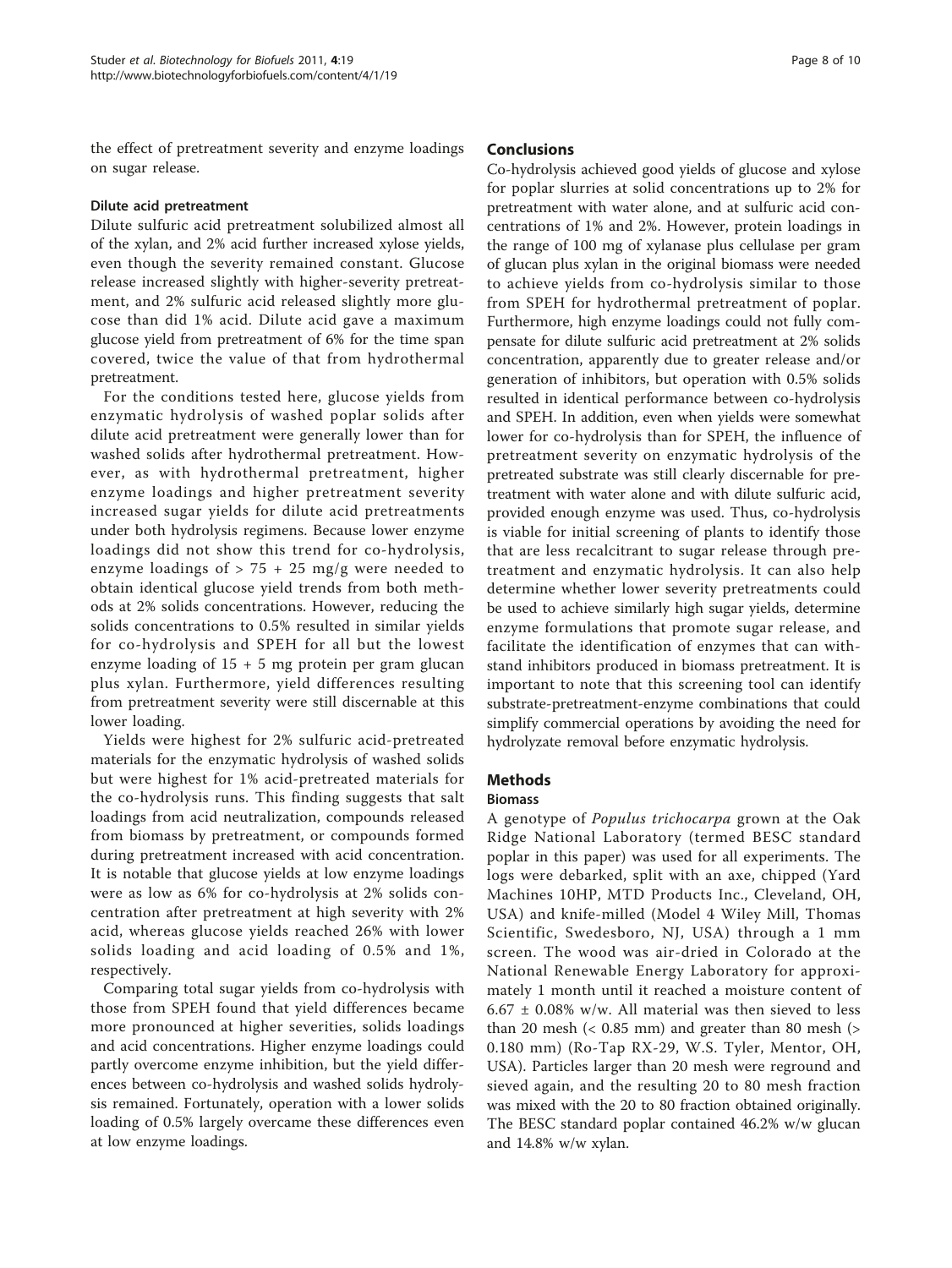#### <span id="page-8-0"></span>Pretreatments

Hydrothermal pretreatments were performed with solid loadings of 0.5%, 1% and 2% w/w, and dilute sulfuric acid pretreatments with 0.5% and 2% w/w solids concentrations, with each concentration based on the mass of raw biomass before pretreatment. Dilute acid pretreatments were carried out at acid concentrations of 1% and 2% w/w based on the total liquid phase (including the water contained in the biomass) and at a temperature of 140°C, whereas hydrothermal pretreatments were carried out at 180°C. Pretreatment severities were calculated as defined by Chornet and Chum for hydrothermal and dilute acid pretreatments, respectively [[16,17\]](#page-9-0). Table [1](#page-2-0) summarizes the conditions applied and the calculated severities for the pretreatments reported. Pretreatments were conducted in a 1 litre stirred tank reactor made of Hastelloy (4520 Series; Parr Instruments, Moline, IL, USA) equipped with a double- stacked pitch-blade impeller ( $\varnothing$  = 50 mm). The stirring rate was set to 100 rpm, and the agitator rotated in a direction to push the contents downward. The reactor was heated in a fluidized sand bath, in which the temperature was set to 320 and 400°C, for the dilute acid and hydrothermal pretreatments, respectively. The target temperature was maintained by floating the reactor a small distance above the undulating surface [[18\]](#page-9-0). The timer was started when the reaction temperature was reached  $(\pm 1.5^{\circ}C,$  the tolerance of the Type K thermocouple used). The heat-up and cool-down times were about 3 and 2 minutes, respectively, for all pretreatments.

#### Enzymatic hydrolysis

After pretreatment, 25 ml aliquots were removed from the well-stirred slurry using a 25 ml pipette with the tip cut to produce an opening with an inner diameter of 5 mm. Half of the samples were directly transferred to 125 ml screw cap Erlenmeyer flasks, and the other half to 50 ml centrifuge tubes. The latter fraction was washed three times by centrifugation, decantation and resuspension to 50 ml with deionized water. After washing, the samples were resuspended with deionized water to the original weight, and transferred to 125 ml Erlenmeyer flasks. The supernatant of the pretreated biomass slurries was post-hydrolyzed to determine the total xylose and glucose amounts recovered, using to the standard National Renewable Energy Laboratory method [[19](#page-9-0)]. After pretreatment with dilute sulfuric acid, biomass slurries were titrated to pH 5 with 50% NaOH. To all samples, 1.25 ml of citric acid buffer (pH 4.95) was added to achieve a final concentration in the slurry of 0.05 mol/l, then, 0.25 ml of sodium azide  $(0.1 \text{ g/L})$  and the appropriate amount of enzyme mixture were added. Cellulase (Spezyme CP, protein content 116.0 mg/ml,

lot number 3016295230; Genencore, Palo Alto, CA, USA; Genecnore) and xylanase (Multifect Xylanase, protein content 56.6 mg/ml, lot number 4900667792; Genencore) were mixed at a ratio of 3:1 based on their protein content, and diluted 1:3 with HPLC-grade water. All of the resulting samples were incubated at 50°C in a shaking incubator at 150 with a throw of 25 mm (Multitron 2, Infors-HT, Bottmingen, Switzerland) for 72 hours. All enzymatic hydrolysis experiments were carried out in triplicate.

#### Sugar analysis

Glucose and xylose concentrations were analyzed using HPLC. A separation column (Aminex HPX-87H; BioRad, Hercules, CA, USA) with 0.005 mol/l sulfuric acid as the eluent was used in isocratic mode at 65°C on a separation module (Alliance 2695; Waters, Milford, MA, USA) equipped with a refractive index detector (model 2414; Waters) set to 35°C.

#### List of abbreviations used

BESC: BioEnergy Science Center; HT: high-throughput; SPEH: separate pretreatment and enzymatic hydrolysis

#### Acknowledgements

Support by the Genomics GTL Program within the Office of Science of the U.S. Department of Energy for the BioEnergy Science Center (BESC) made this research possible. The leadership of Oak Ridge National Laboratory and vital inputs by our partners in the BESC are appreciated for making possible the development of the HT pretreatment and cohydrolysis approach. We also thank the Bourns College of Engineering at University of California Riverside for providing the facilities and equipment needed for this research, the Ford Motor Company for its support in funding the Chair of the corresponding author that facilitates projects such as this.

#### Author details

<sup>1</sup>Department of Chemical and Environmental Engineering and Center for Environmental Research and Technology, Bourns College of Engineering, University of California Riverside, 1084 Columbia Avenue, Riverside, CA 92507, USA. <sup>2</sup>BESC BioEnergy Science Center, Oak Ridge National Laboratory, Oak Ridge, TN 37831-6422, USA. <sup>3</sup>Current address: Institute of Process Engineering, Swiss Federal Institute of Technology (ETH Zurich), Sonneggstr. 3, CH-8092 Zurich, Switzerland.

#### Authors' contributions

MHS designed and performed the research, analyzed the data and wrote the paper. SB, JDD and HLM participated in performing the experiments and writing the paper. CEW coordinated the research and helped to finalize the manuscript. All authors read and approved the final manuscript.

#### Competing interests

CEW is cofounder of Mascoma Corporation and chair of their Scientific Advisory Board. CEW is also member of the Scientific Advisory Board of Mendel Biotechnology, Inc. CEW is also founding Editor in Chief of Biotechnnology for Biofuels.

Received: 20 April 2011 Accepted: 12 July 2011 Published: 12 July 2011

#### References

1. Davison BH, Keller M, Fowler VS: The goals and research of the BioEnergy Sciences Center (BESC): Developing cost-effective and sustainable means of producing biofuels by overcoming biomass recalcitrance. Bioenergy Res 2009, 2:177-178.